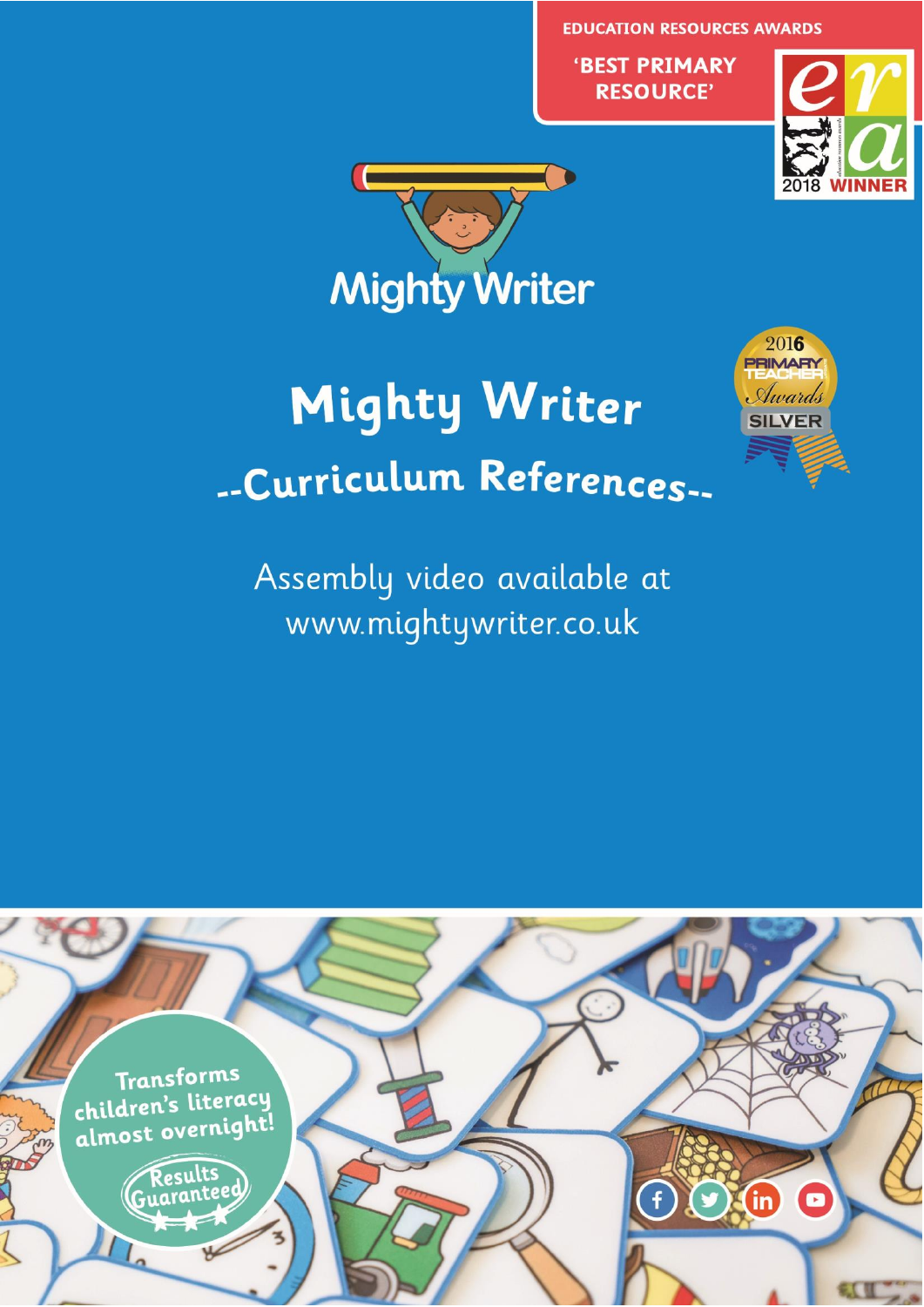# **Curriculum References**

#### **Spoken Language**

Mighty Writer supports the teaching of Development Matters (2012) for Communication and Language: Listening and Attention

# **30-50 months**

•Listens to others one to one or in small groups, when conversation interests them. •Listens to stories with increasing attention and recall. • Joins in with repeated refrains and anticipates key events and phrases in rhymes and stories.

# **40-60+ months**

Maintains attention, concentrates and sits quietly during appropriate activity. •Two-channelled attention – can listen and do for short span.

**Early Learning Goal** Children listen attentively in a range of situations. They listen to stories, accurately anticipating key events and respond to what they hear with relevant comments, questions or actions. They give their attention to what others say and respond appropriately, while engaged in another activity.

Mighty Writer supports the teaching of Development Matters (2012) for Communication and Language: Understanding

#### **30-50 months**

•Responds to simple instructions, e.g. to get or put away an object. •Beginning to understand 'why' and 'how' questions.

#### **40-60+ months**

. •Listens and responds to ideas expressed by others in conversation or discussion.

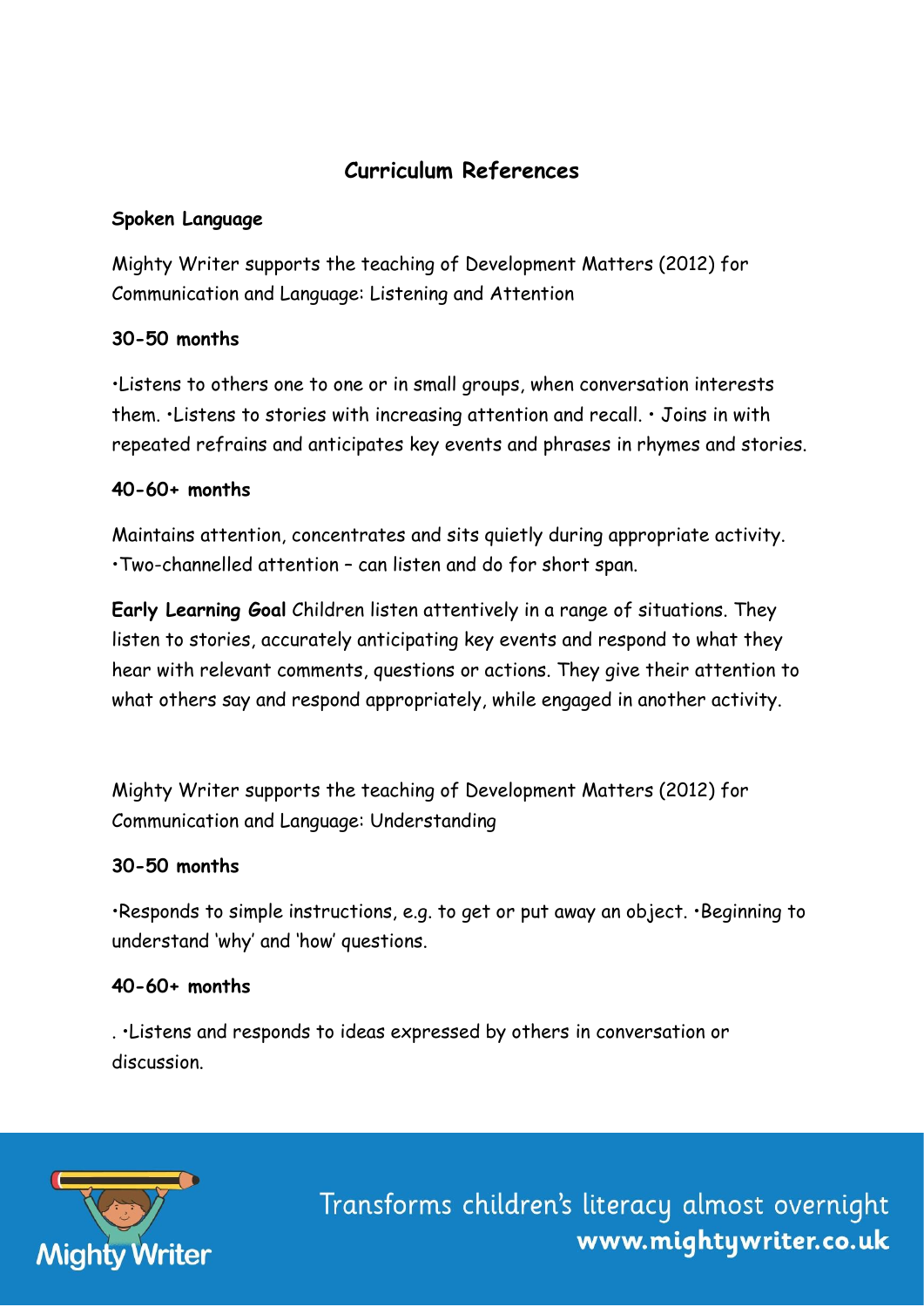**Early Learning Goal** Children follow instructions involving several ideas or actions. They answer 'how' and 'why' questions about their experiences and in response to stories or events.

Mighty Writer supports the teaching of Development Matters (2012) for Communication and Language: Speaking

#### **30-50 months**

•Beginning to use more complex sentences to link thoughts (e.g. using and, because). •Can retell a simple past event in correct order (e.g. went down slide, hurt finger). •Uses talk to connect ideas, explain what is happening and anticipate what might happen next, recall and relive past experiences. •Questions why things happen and gives explanations. Asks e.g. who, what, when, how. •Uses a range of tenses (e.g. play, playing, will play, played). •Uses intonation, rhythm and phrasing to make the meaning clear to others. •Uses vocabulary focused on objects and people that are of particular importance to them. •Builds up vocabulary that reflects the breadth of their experiences.

#### **40-60+months**

•Extends vocabulary, especially by grouping and naming, exploring the meaning and sounds of new words. •Uses language to imagine and recreate roles and experiences in play situations. •Links statements and sticks to a main theme or intention. •Uses talk to organise, sequence and clarify thinking, ideas, feelings and events. • Introduces a storyline or narrative into their play

**Early Learning Goal** Children express themselves effectively, showing awareness of listeners' needs. They use past, present and future forms accurately when talking about events that have happened or are to happen in the future. They develop their own narratives and explanations by connecting ideas or events.

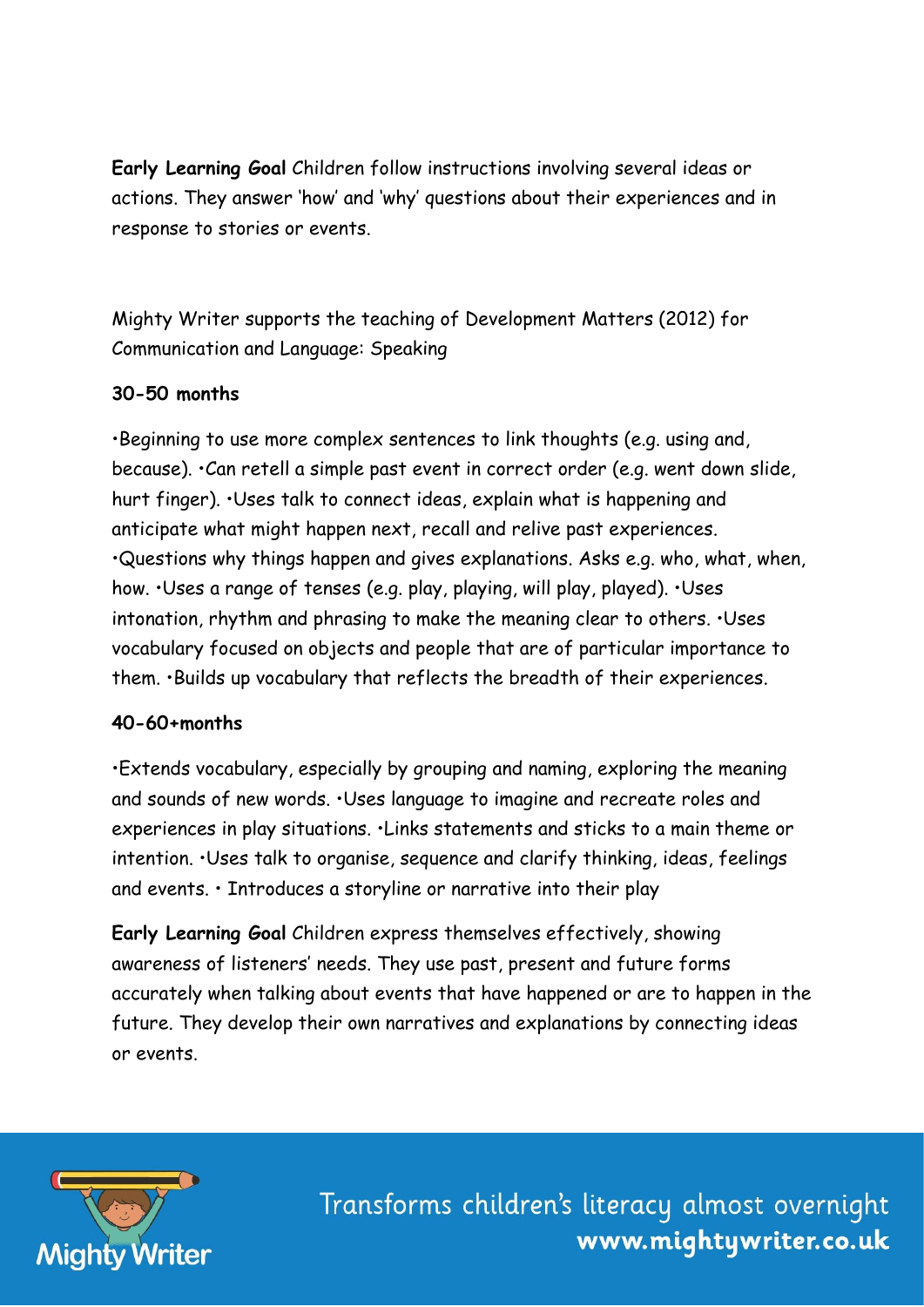Mighty Writer supports the teaching of the following National Curriculum 2014 objectives for Spoken Language in all year groups:

1a listen and respond appropriately to adults and their peers

1b ask relevant questions to extend their understanding and knowledge

1c use relevant strategies to build their vocabulary

1d articulate and justify answers, arguments and opinions

1e give well-structured descriptions, explanations and narratives for different purposes, including for expressing feelings.

1f maintain attention and participate actively in collaborative conversations, staying on topic and initiating and responding to comments

1g use spoken language to develop understanding through speculating, hypothesising, imagining and exploring ideas

1h speak audibly and fluently with an increasing command of Standard English

1i participate in discussions, presentations, performances,

roleplay/improvisations and debates

1j gain, maintain and monitor the interest of the listener(s)

1k consider and evaluate different viewpoints, attending to and building on the contributions of others

1l select and use appropriate registers for effective communication

#### **Comprehension**

Mighty Writer supports the teaching of Development Matters (2012) for Literacy: Reading

#### **30-50 months**

Enjoys rhyming and rhythmic activities. •Shows awareness of rhyme and alliteration. •Recognises rhythm in spoken words. • Listens to and joins in with stories and poems, one-to-one and also in small groups. • Joins in with repeated refrains and anticipates key events and phrases in rhymes and stories. •Beginning to be aware of the way stories are structured. •Suggests how the story might end. • Listens to stories with increasing attention and recall.

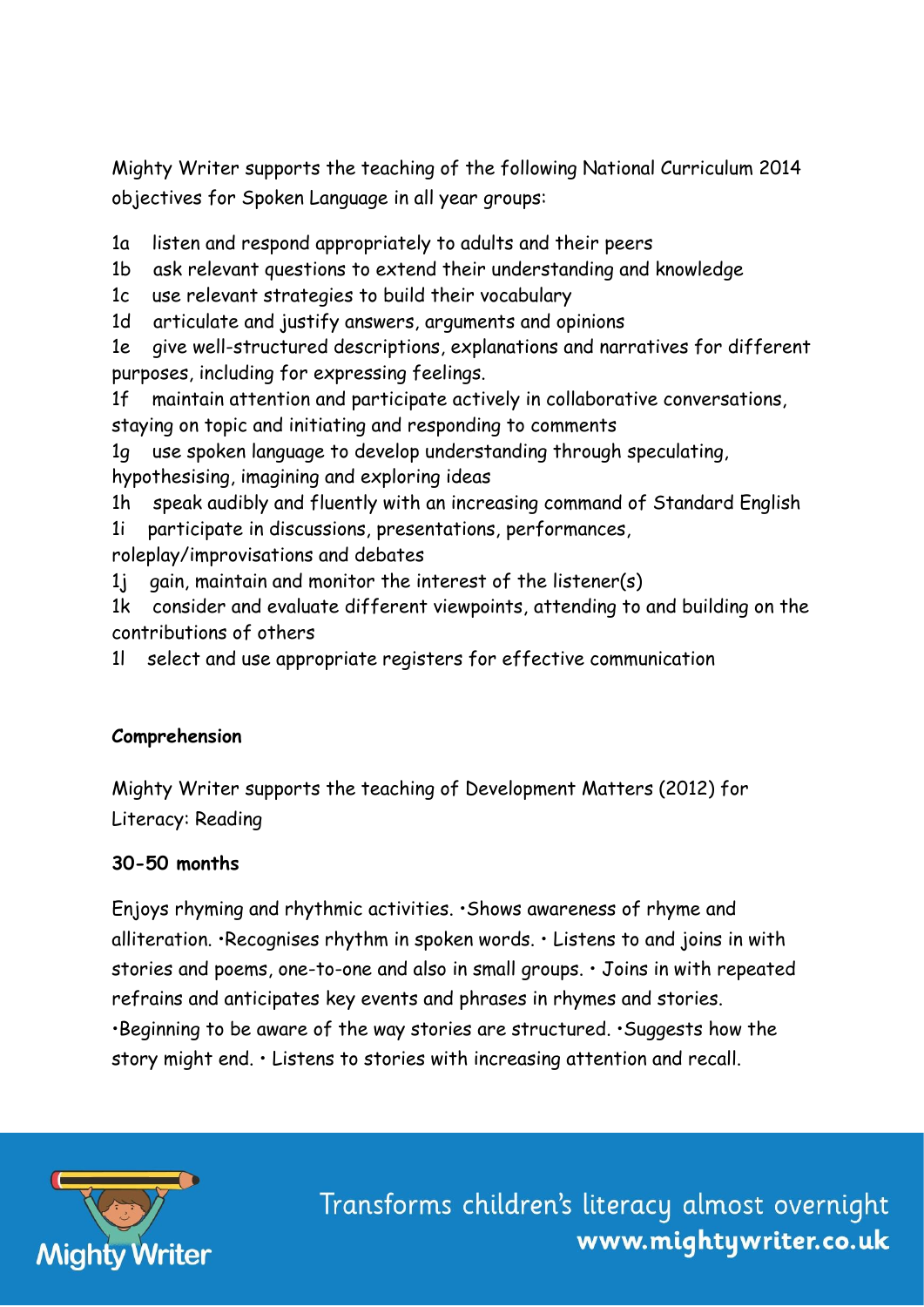•Describes main story settings, events and principal characters. •Shows interest in illustrations and print in books and print in the environment. •Recognises familiar words and signs such as own name and advertising logos. •Knows information can be relayed in the form of print. •Knows that print carries meaning and, in English, is read from left to right and top to bottom.

# **40-60+months**

• Continues a rhyming string. • Hears and says the initial sound in words. •Begins to read words and simple sentences. •Uses vocabulary and forms of speech that are increasingly influenced by their experiences of books. • Enjoys an increasing range of books. • Knows that information can be retrieved from books and computers.

**Early Learning Goal** Children read and understand simple sentences. They use phonic knowledge to decode regular words and read them aloud accurately. They also read some common irregular words. They demonstrate understanding when talking with others about what they have read.

Mighty Writer supports the teaching of the following National Curriculum 2014 objectives for Comprehension:

#### **Year 1**

2.2a develop pleasure in reading, motivation to read, vocabulary and understanding by:

- i. Listening to and discussing a wide range of poems, stories and non-fiction at a level beyond that at which they can read independently
- ii. Being encouraged to link what they read or hear to their own experiences
- iii. Becoming very familiar with key stories, fairy stories and traditional tales, retelling them and considering their particular characteristics
- iv. Recognising and joining in with predictable phrases

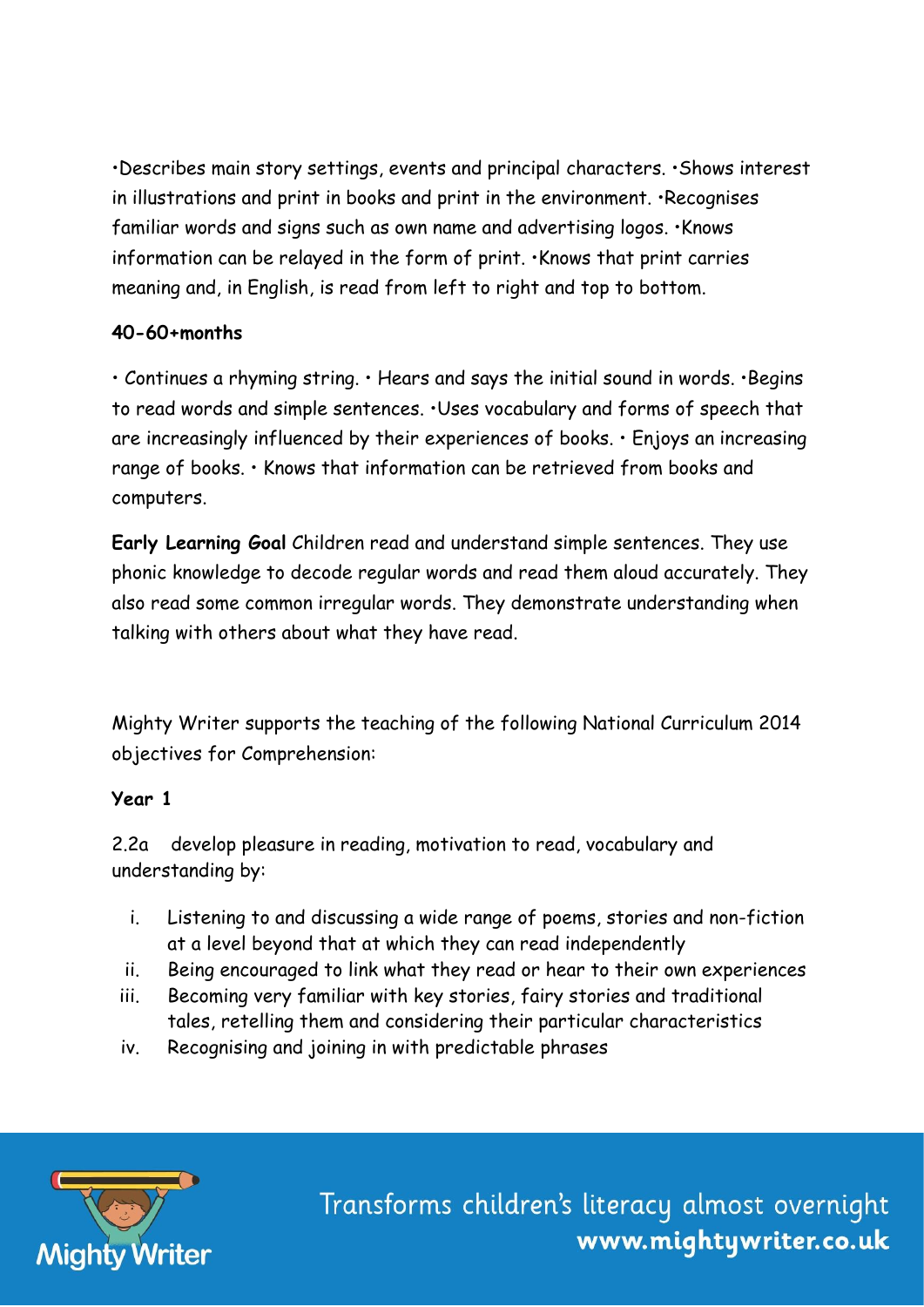- v. Learning to appreciate rhymes and poems, and to recite some by heart
- vi. Discussing word meanings, linking new meanings to those already known

En1/2.2b understand both the books they can already read accurately and fluently and those they listen to by

- i. Drawing on what they already know or on background information and vocabulary provided by the teacher
- ii. Checking that the text makes sense to them as they read and correcting inaccurate reading
- iii. Discussing the significance of the events
- iv. Making inferences on the basis of what is being said and done
- v. Predicting what might happen on the basis of what has been read so far

En1/2.2c participate in discussion about what is read to them, taking turns and listening to what others say

En1/2.2d explain clearly their understanding of what is read to them

#### **Year 2**

1) Becoming increasingly familiar with and retelling a wider range of stories, fairy stories and traditional tales

5) Discussing and clarifying the meanings of words, linking new meanings to known vocabulary

5) Discussing their favourite words and phrases

En2/2.2b understand both the books that they can already read accurately and fluently and those that they listen to by

i. Drawing on what they already know or on background information and vocabulary provided by the teacher

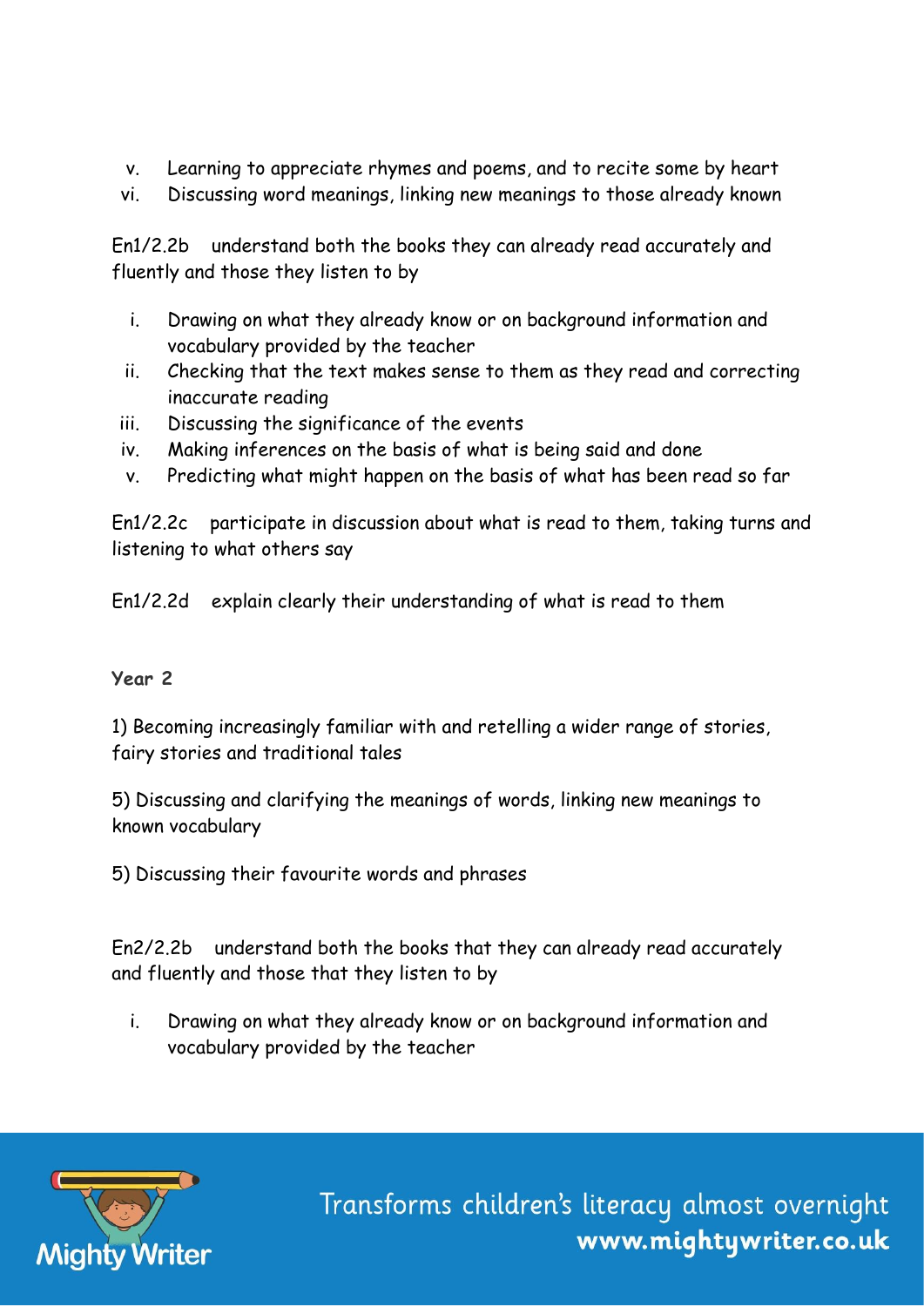- ii. Checking that the text makes sense to them as they read, and correcting inaccurate reading
- iii. Making inferences on the basis of what is being said and done
- iv. Answering and asking questions
- v. Predicting what might happen on the basis of what has been read so far

En2/2.2c participate in discussion about books, poems and other works that are read to them and those that they can read for themselves, taking turns and listening to what others say

En2/2.2d explain and discuss their understanding of books, poems and other material, both those that they listen to and those that they read for themselves

#### **Composition**

Mighty Writer supports the teaching of Development Matters (2012) for Literacy: Writing

#### **30-50 months**

•Sometimes gives meaning to marks as they draw and paint. •Ascribes meanings to marks that they see in different places

#### **40-60+months**

•Gives meaning to marks they make as they draw, write and paint. •Begins to break the flow of speech into words. •Continues a rhyming string. •Hears and says the initial sound in words. •Can segment the sounds in simple words and blend them together.. •Uses some clearly identifiable letters to communicate meaning, representing some sounds correctly and in sequence. •Writes own name

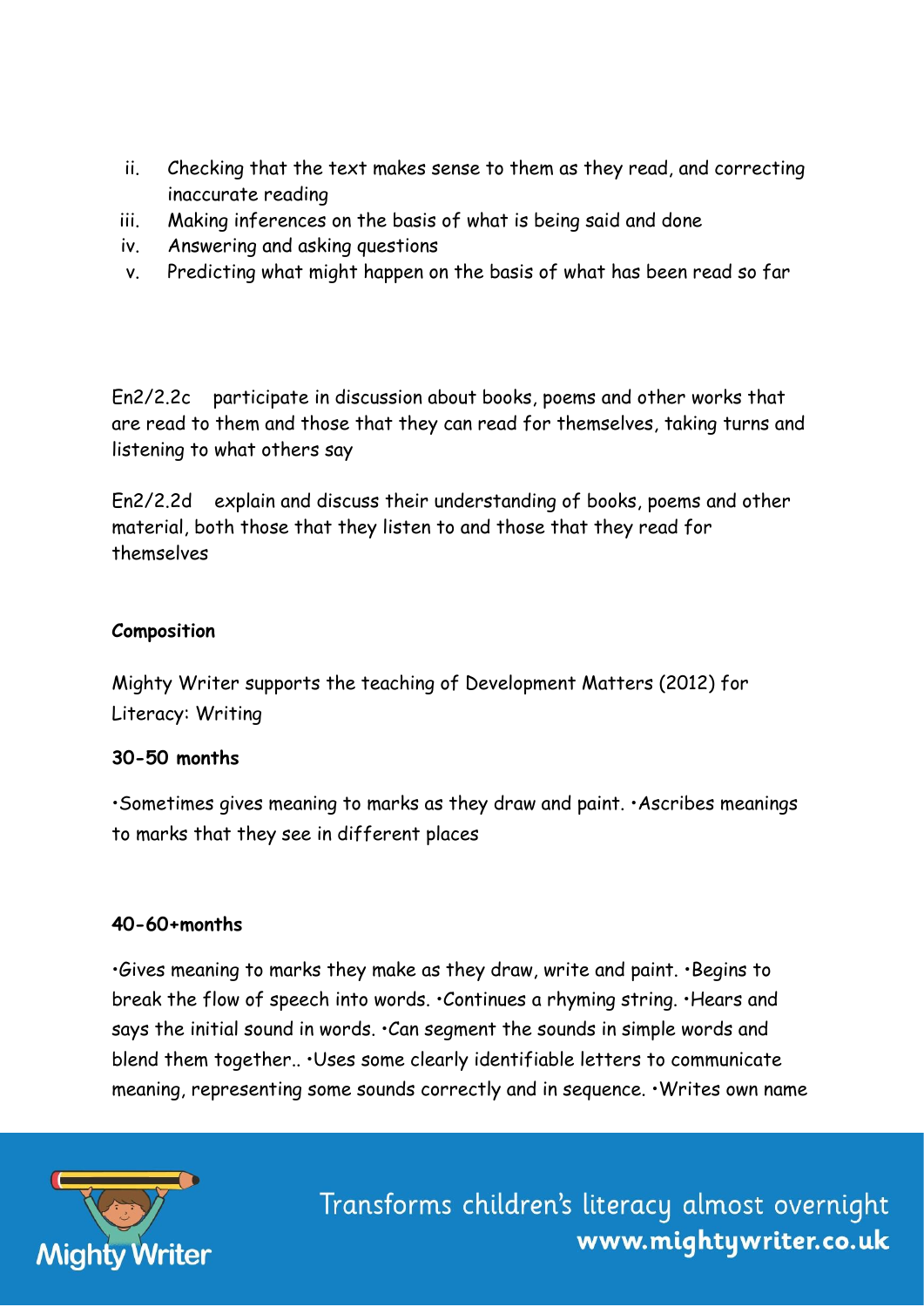and other things such as labels, captions. •Attempts to write short sentences in meaningful contexts.

**Early Learning Goal** Children use their phonic knowledge to write words in ways which match their spoken sounds. They also write some irregular common words. They write simple sentences which can be read by themselves and others. Some words are spelt correctly and others are phonetically plausible.

Mighty Writer supports the teaching of the following National Curriculum 2014 objectives for Composition:

#### **Year 1**

En1/3.3a write sentences by:

- i. Saying out loud what they are going to write about
- ii. Composing a sentence orally before writing it
- iii. Sequencing sentences to form short narratives
- iv. Rereading what they have written to check that it makes sense

En1/3.3b discuss what they have written with the teacher or other pupils

En1/3.3c read their writing aloud clearly enough to be heard by their peers and the teacher.

#### **Year 2**

En2/3.3a Develop positive attitudes towards and stamina for writing by:

i. Writing narratives about personal experiences and those of others (real and fictional)

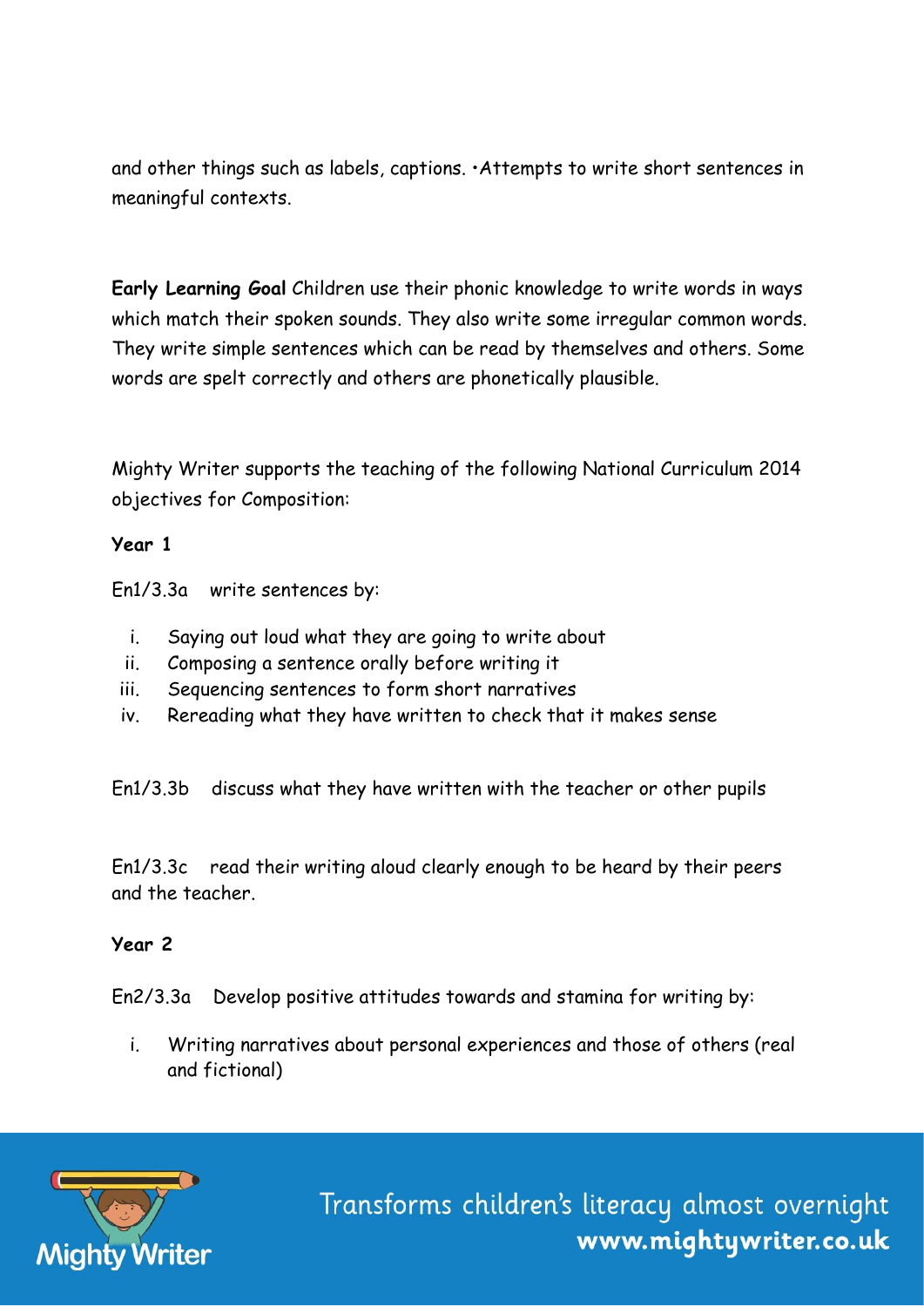- ii. Writing about real events
- iii. Writing poetry
- iv. Writing for different purposes

En2/3.3b Consider what they are going to write before beginning by:

- i. Planning or saying out loud what they are going to write about
- ii. Writing down ideas and/or key words, including new vocabulary
- iii. Encapsulating what they want to say, sentence by sentence

En2/3.3c make simple additions, revisions and corrections to their own writing by:

- i. Evaluating their writing with the teacher and other pupils
- ii. Rereading to check that their writing makes sense and that verbs to indicate time are used correctly and consistently, including verbs in the continuous form
- iii. Proofreading to check for errors in spelling, grammar and punctuation (for example, ends of sentences punctuated correctly)

En2/3.3d read aloud what they have written with appropriate intonation to make the meaning clear

# **Vocabulary, Grammar and Punctuation**

Mighty Writer supports the teaching of the following National Curriculum 2014 objectives for Vocabulary, grammar and punctuation:

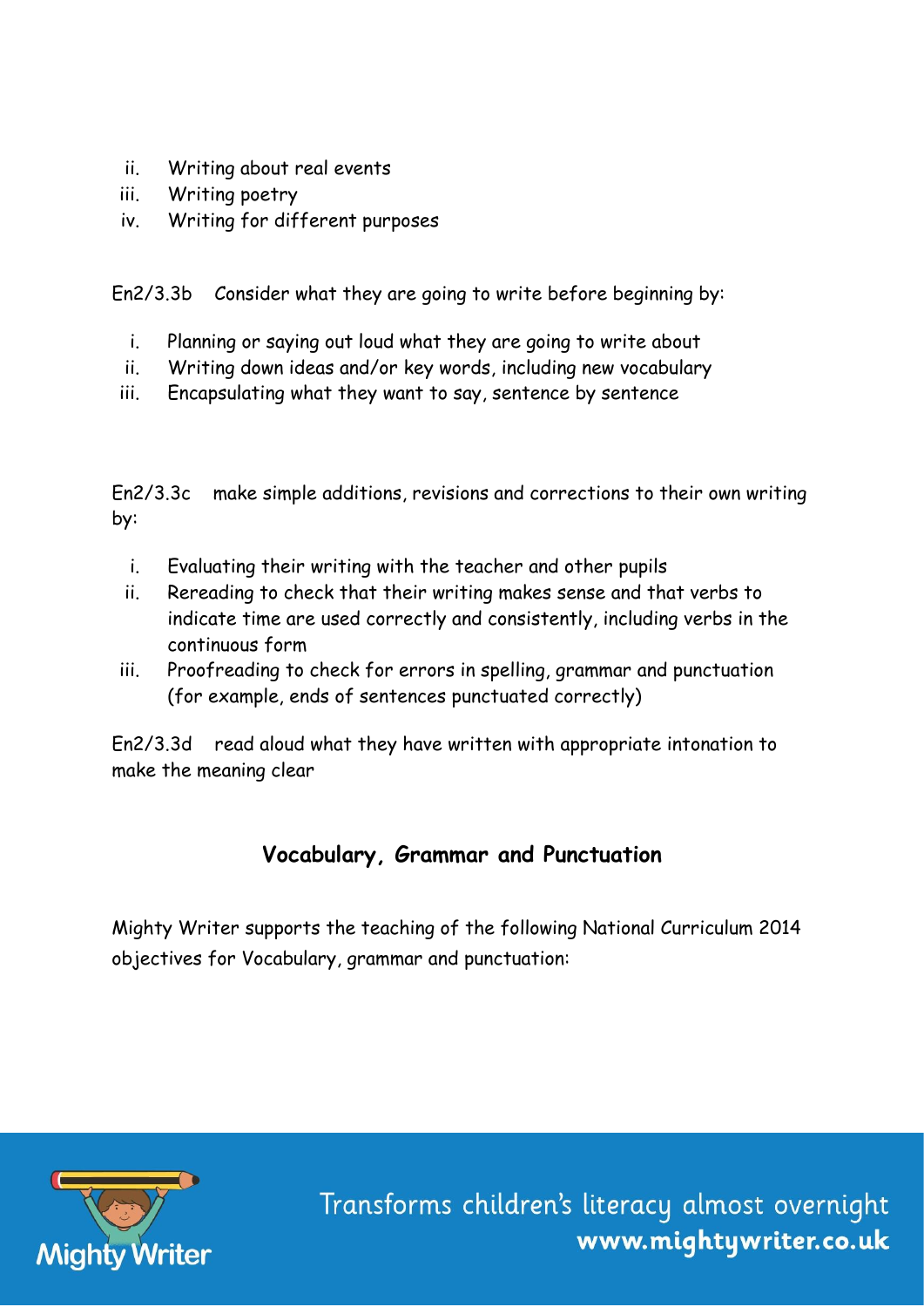# **Year 1**

En1/3.4a develop their understanding of the concepts set out in English [Appendix 2](http://www.primarycurriculum.me.uk/Appendix2.pdf?attredirects=0&d=1) by:

- i. Leaving spaces between words
- ii. Joining words and joining clauses using "and"
- iii. Beginning to punctuate sentences using a capital letter and a full stop, question mark or exclamation mark
- iv. Using a capital letter for names of people, places, the days of the week, and the personal pronoun 'I'
- v. Learning the grammar for year 1 in English [Appendix 2](http://www.primarycurriculum.me.uk/Appendix2.pdf?attredirects=0&d=1)

En1/3.4b use the grammatical terminology in English [Appendix 2](http://www.primarycurriculum.me.uk/Appendix2.pdf?attredirects=0&d=1) in discussing their writing and reading.

#### **Year 2**

En2/3.4a develop their understanding of the concepts set out in English [Appendix 2](http://www.primarycurriculum.me.uk/Appendix2.pdf?attredirects=0&d=1) by:

i. Learning how to use both familiar and new punctuation correctly (see English [Appendix 2\)](http://www.primarycurriculum.me.uk/Appendix2.pdf?attredirects=0&d=1) , including full stops, capital letters, exclamation marks, question marks, commas for lists

En2/3.4b Learn how to use:

- i. Sentences with different forms: statement, question, exclamation, command
- ii. Expanded noun phrases to describe and specify
- iii. The present and past tenses correctly and consistently including the progressive form
- iv. Subordination (using when, if, that, or because) and co-ordination (using or, and, or but)